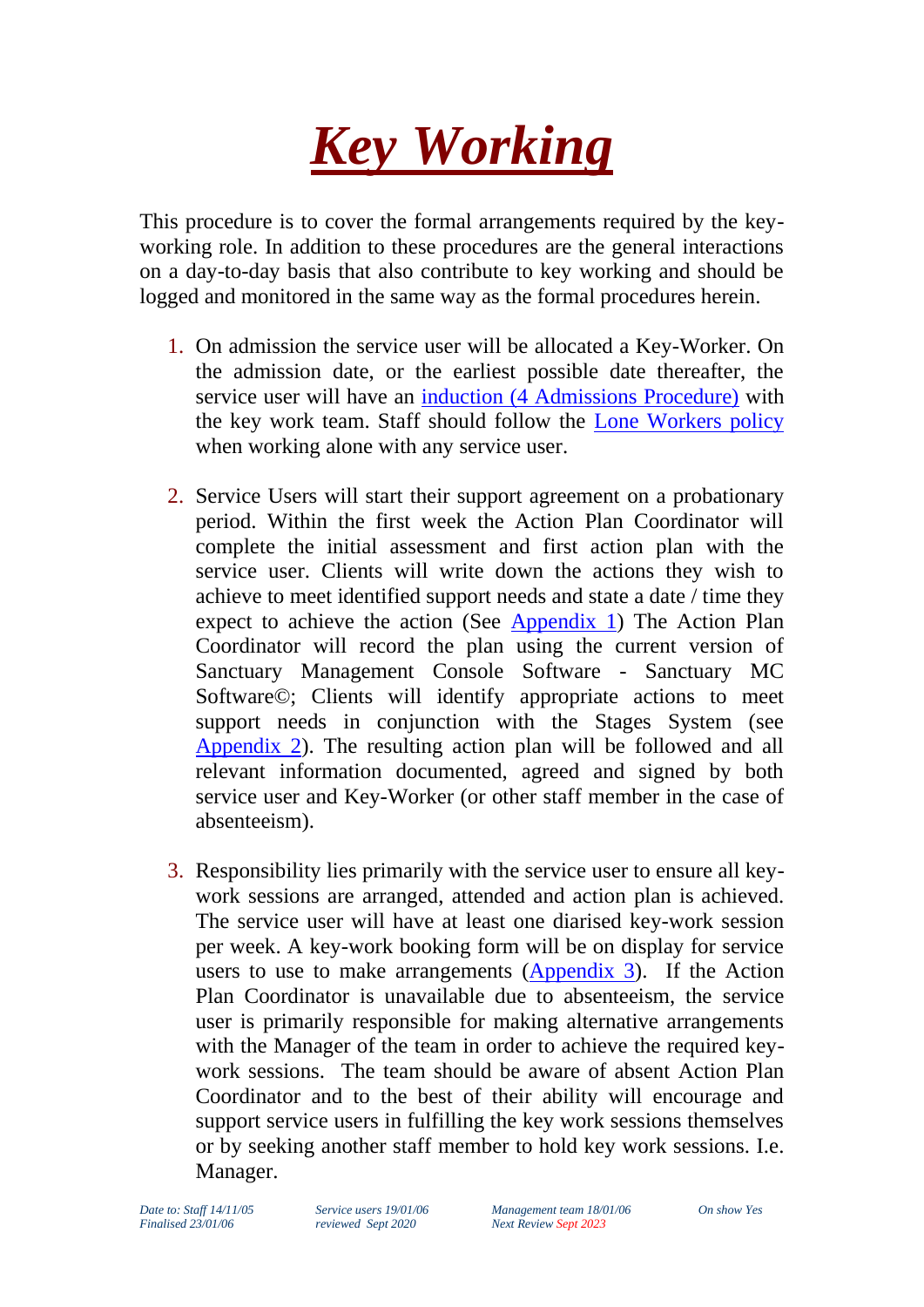- 4. In the case of planned holidays/time off Key Workers must meet with service users to discuss and arrange alternative key work sessions for the period in question and negotiate with other staff, under the supervision of the team, to cover for the absent Key Worker.
- 5. Key Workers will only deal with issues on the action plan. Any further issues will be added to the action plan tasks in order that all support work and related tasks are recorded. Key Workers will enter brief notes into the report form on the Sanctuary MC software© in time for the next review meeting (usually monthly), regarding service users' progress, assessment and /or risks that need staff team input.
- 6. The service user is expected to evidence how they have met the stages system using document at [Appendix 2.](#page-5-1) It is the responsibility of the service user to ensure that the Management Console action plan is updated on completion of any task. The Action Plan Coordinator will use monthly review meetings to ensure service user reports correspond with service user evidence sheets (see [Appendix 2\)](#page-5-1). The service user will go up the stages system when tasks have been completed and evidence, in the event tasks have subsided this may result in stage demotion. It is the responsibility of the service user to ensure action plans are achieved and recorded on the management console.
- 7. Although service users are primarily responsible for the completion of all documentation the Key-Worker will monitor, encourage and support the service user and will reduce assistance as the service user progresses and ability and confidence increases.
- 8. Key Workers (or other staff member) may accompany service users at external appointments when agreed as part of service user action plan, manager and team (or other staff member). Staff should follow the [Lone Workers policy.](file://///sanctuarytrust.local/tst-dfs/tst/Level2/4%20Operations/Policy%20&%20Procedure/1%20Reviewed/1%20Service%20delivery/Lone%20Worker%20Policy%20&%20%20Procedure.doc)
- 9. The focus of support work is Multi-Agency Referral. All support/action planning must seek to make connections and build relationships with all agencies relevant to the personal development of the individual, for the benefit of the individual.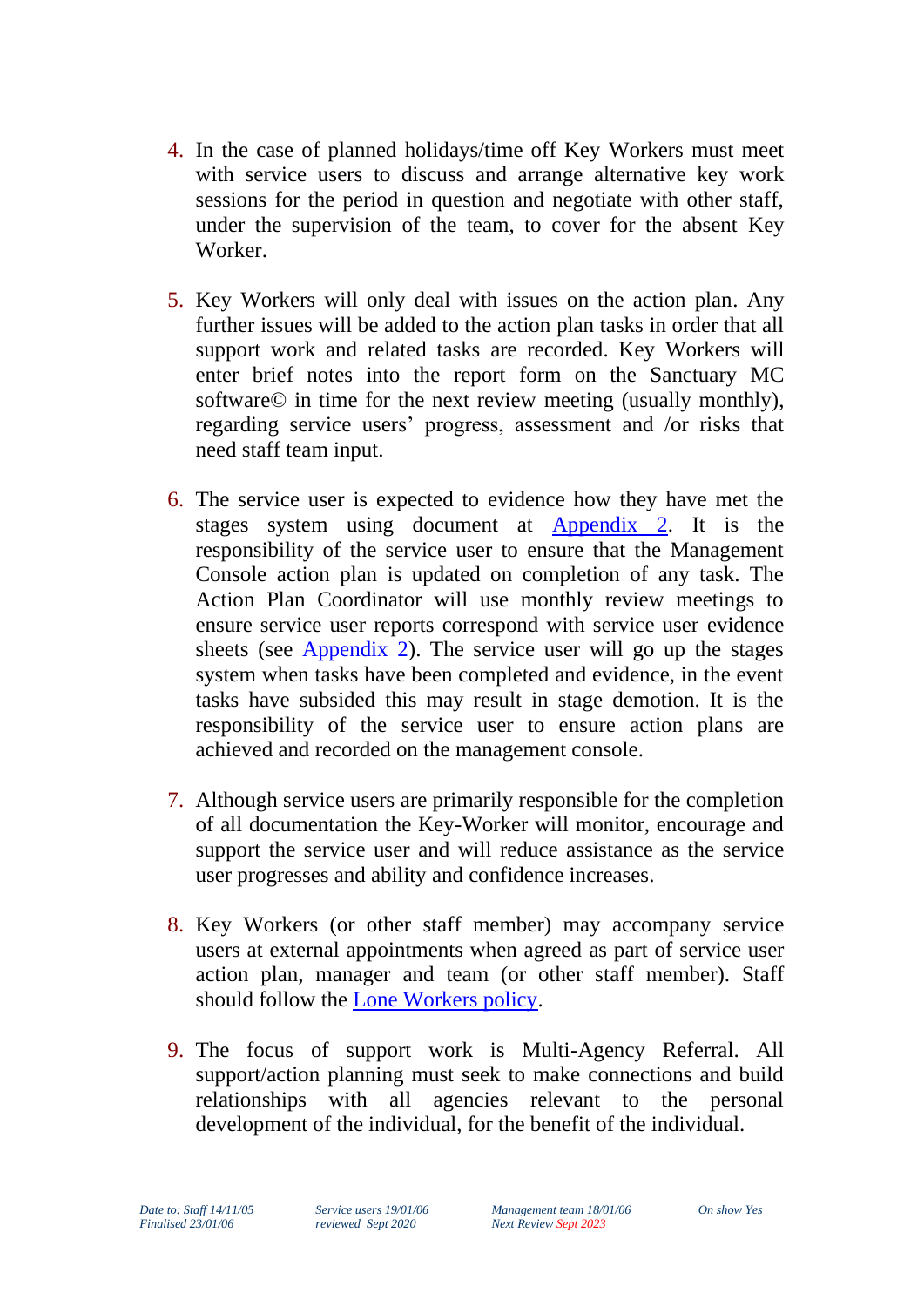### *Project Workers*

Service users distributed evenly and appropriately.

Referrals, Interviews, Induction, regular key working sessions, action plan assessment with resident, resettlement issues and liaise with Action Plan Coordinator, seek accommodation and support resident through smooth transition.

### *Manager*

Referrals, Interviews, Action plan,  $4 - 13$  week review of the action plan, assessment with resident, liaise with and pass case to reintegration worker where applicable.

### *Support/Action Planning areas as per Sanctuary MC Software:*

- 1. Health
	- 1.1. alcohol
	- 1.2. blood
	- 1.3. cardiovascular
	- 1.4. dental
	- 1.5. digestive
	- 1.6. drug
	- 1.7. dvt
	- 1.8. emotional
- 2. Life Skills
	- 2.1. cleaning
	- 2.2. communication
	- 2.3. conduct
	- 2.4. confidence
	- 2.5. cooking
	- 2.6. finance
- 3. Relationships
	- 3.1. community
	- 3.2. family
- 1.9. epilepsy
- 1.10. learning
- 1.11. medication
- 1.12. physical
- 1.13. respiratory
- 1.14. self-harming
- 1.15. senses
- 1.16. skin
- 2.7. independence
- 2.8. literacy
- 2.9. numeracy
- 2.10. personal hygiene
- 2.11. prioritising
- 3.3. friends
- 3.4. spouse/partner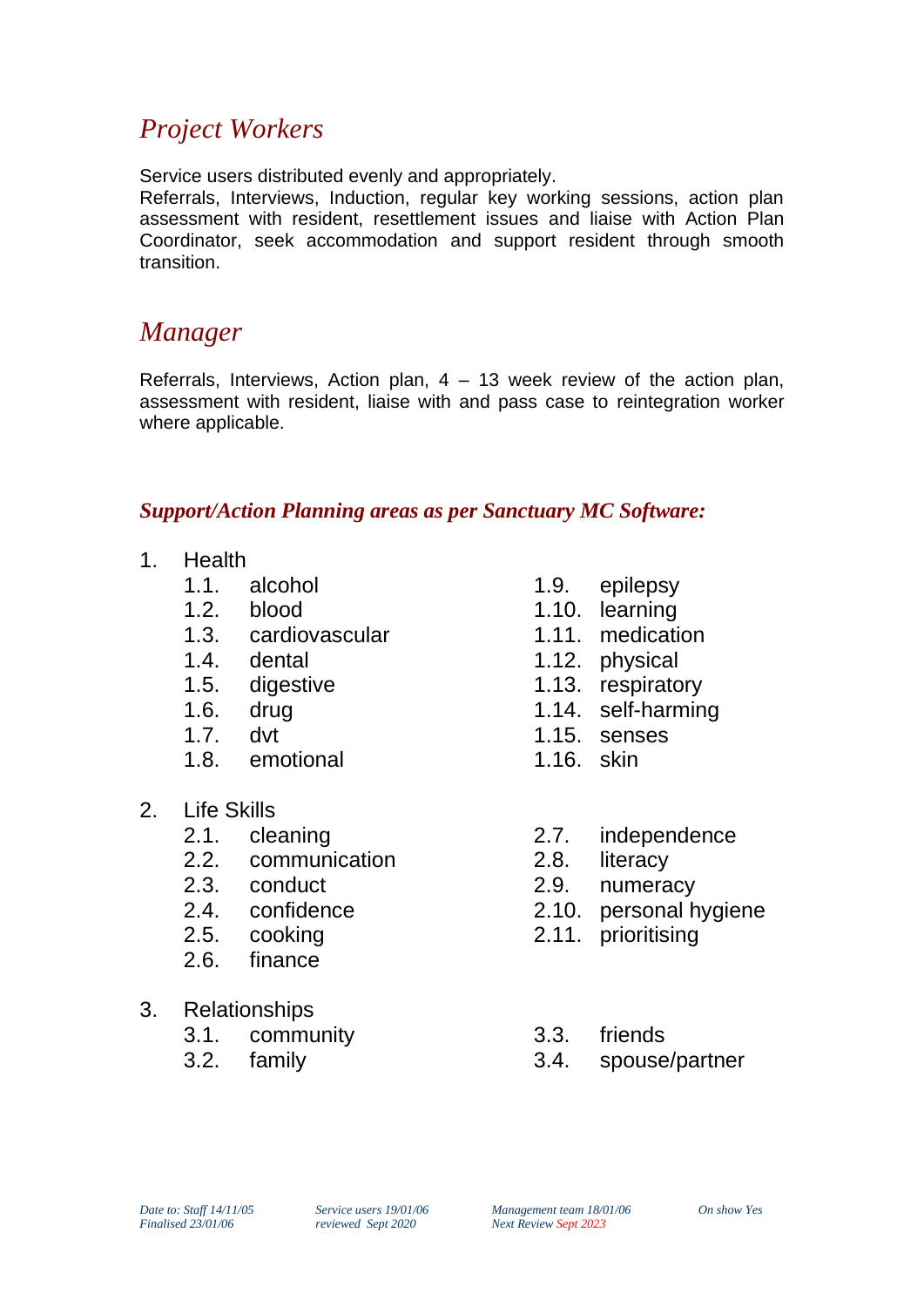- 4. Resettlement
	- 4.1. Resettlement Planning
	- 4.2. Emotional Health
	- 4.3. Physical Health
	- 4.4. Independent Living
	- 4.5. Housing Knowledge
- 5. Vocational
	- 5.1. armed forces
	- 5.2. employment
	- 5.3. further education
- 4.6. Housing
	- **Responsibility**
- 4.7. Budgeting
- 4.8. Goal Setting
- 4.9. Income
- 5.4. training
- 5.5. voluntary work

Using the scale on the software for each area of support need the key worker will assess as:

| Pre contemplation | Individuals in the <b>precontemplation</b> stage of change<br>are not yet thinking about changing their behaviour.<br>They may not see it as a problem, or they think that<br>others who point out the problem are exaggerating |
|-------------------|---------------------------------------------------------------------------------------------------------------------------------------------------------------------------------------------------------------------------------|
| Contemplation     | the action of looking thoughtfully at something for a long<br>time                                                                                                                                                              |
| Determined        | Possessing or displaying resolve                                                                                                                                                                                                |
| Action            | A thing done; an act.                                                                                                                                                                                                           |
| Achieving         | A service user has engaged in 5 or more actions                                                                                                                                                                                 |

The initial assessment process will provide an overall percentage score that reflects the current support needs of a service user. Following our intervention, this percentage score will increase as we look to address each area of support. The Action Plan should be outcome led and in the case of residential projects, measured by the Stages System.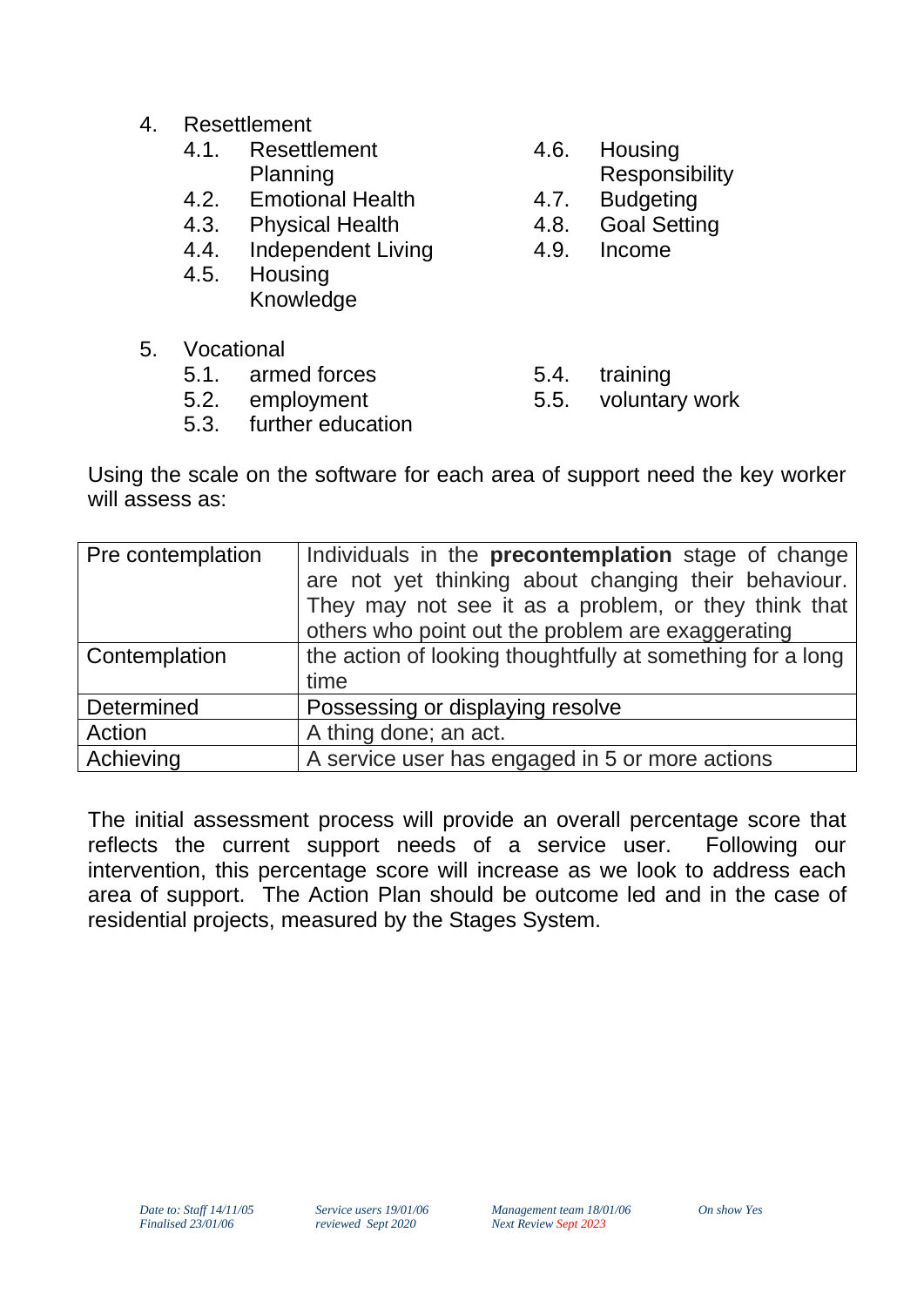### *The Stages System*

The Stages System will indicate the expectations and outcomes of the delivery and execution of the Action Plan. The stages system should be seen as a firm guide in order to accommodate different levels of progression and achievement and not as 'set in stone'.

A service user may begin to fulfil certain areas of a higher stage before reaching that stage and visa-versa.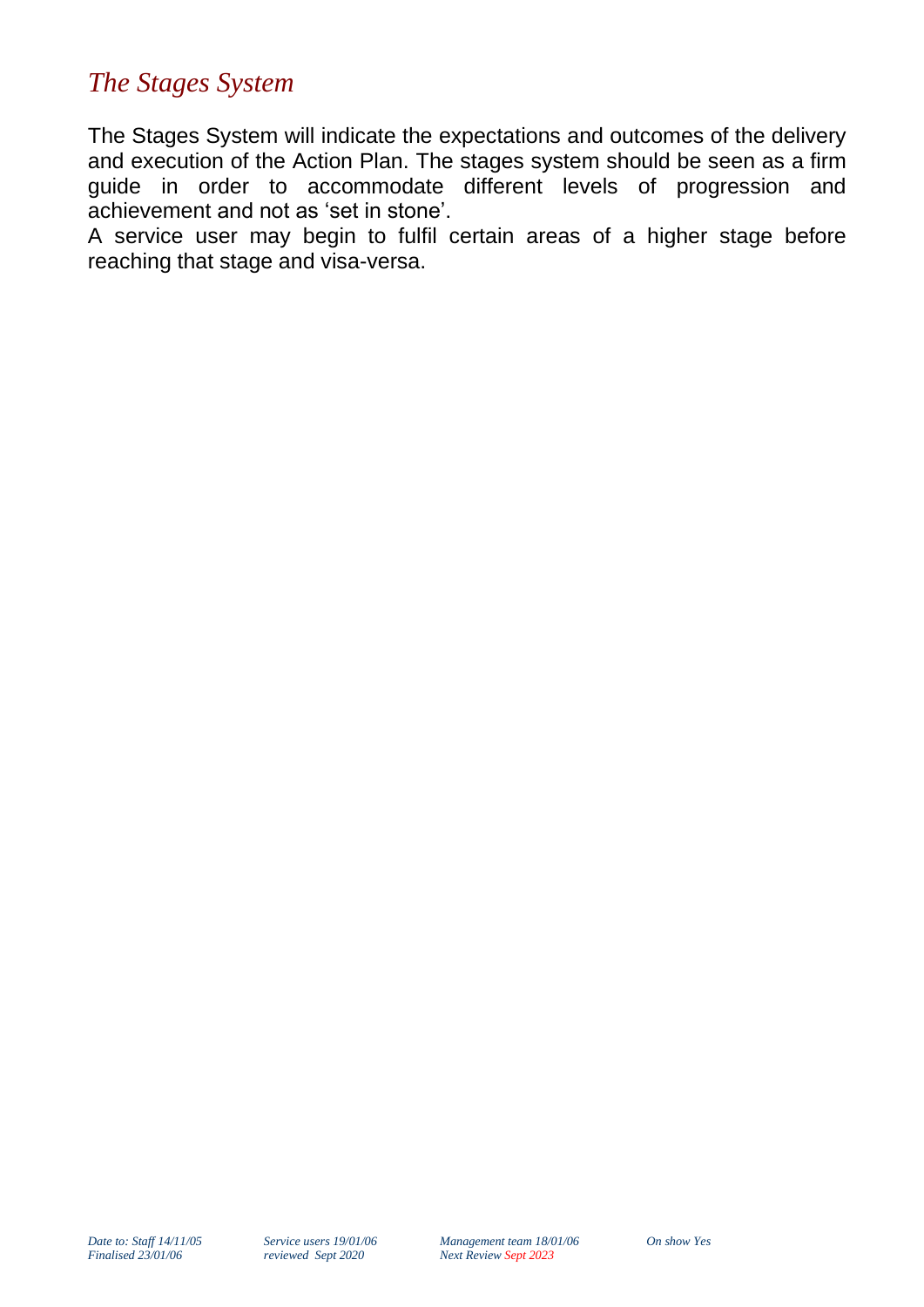# **ACTION PLANNING**

<span id="page-5-0"></span>

| <b>NAME</b>            |       |
|------------------------|-------|
| <b>DATE COMMENCING</b> |       |
|                        | When? |
| <b>WEEKLY ACTION 1</b> |       |
|                        | When? |
| <b>WEEKLY ACTION 2</b> |       |
|                        | When? |
| <b>WEEKLY ACTION 3</b> |       |
|                        | When? |
| <b>WEEKLY ACTION 4</b> |       |
|                        | When? |
| <b>WEEKLY ACTION 5</b> |       |

| <b>Signature of Client</b> |  |
|----------------------------|--|
| <b>Signature of Worker</b> |  |

<span id="page-5-1"></span>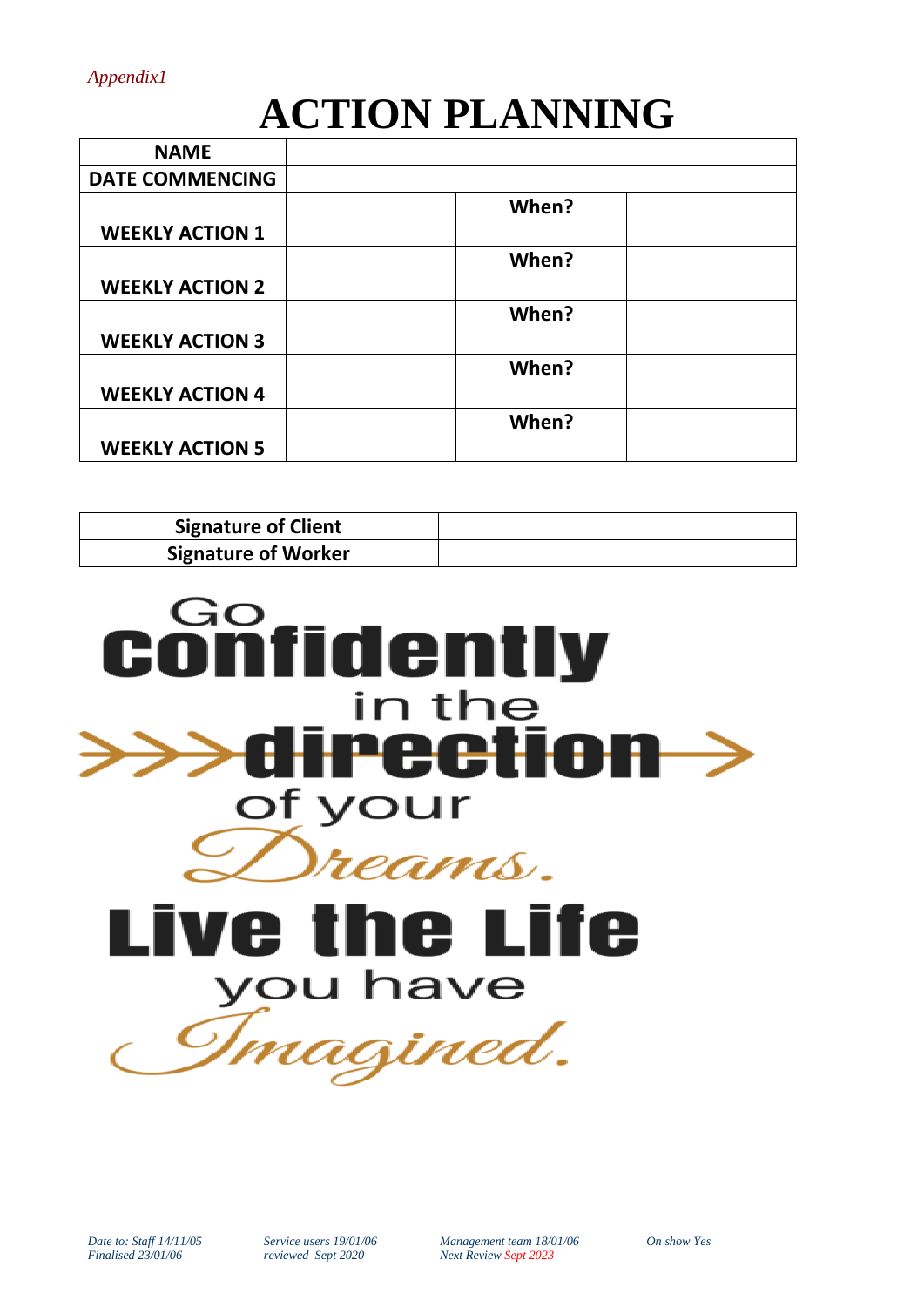# *Appendix2* **SANCTUARY TRUST STAGES SYSTEM**

| <b>PROBATION STAGE</b>                                          |                 |  |  |  |
|-----------------------------------------------------------------|-----------------|--|--|--|
| <b>TASKS</b>                                                    | <b>EVIDENCE</b> |  |  |  |
| <b>Complete Action Plan</b>                                     |                 |  |  |  |
| Have live Housing Benefit and Income Benefit                    |                 |  |  |  |
| Attend fitness class or suitable alternative (if medically fit) |                 |  |  |  |
| Have registered with GP, Dentist and all other appropriate      |                 |  |  |  |
| services                                                        |                 |  |  |  |
| Follow All Conditions of Stay at the Project                    |                 |  |  |  |

### **Complete all of the above to achieve: STAGE 1 - Full resident status**

| <b>TASKS</b>                                              |  | <b>EVIDENCE</b> |  |  |
|-----------------------------------------------------------|--|-----------------|--|--|
| Display Improved Personal Hygiene (where appropriate)     |  |                 |  |  |
| Taking medication as prescribed (where appropriate)       |  |                 |  |  |
| Set up payment plan to address any service charge owed to |  |                 |  |  |
| Sanctuary trust (where appropriate)                       |  |                 |  |  |
| Complete all cleaning and cooking duties                  |  |                 |  |  |
| Attending weekly Action Training Workshops                |  |                 |  |  |
|                                                           |  |                 |  |  |

### **Complete all of the above to achieve: STAGE 2 - Benefit - Do not have to return for evening meal**

| <b>TASK</b>                                                                          | <b>EVIDENCE</b> |  |  |
|--------------------------------------------------------------------------------------|-----------------|--|--|
| Display an improving positive attitude towards Healthy<br>eating (where appropriate) |                 |  |  |
| Have completed at least 5 Actions as identified in Action<br>Plan                    |                 |  |  |
| Display improving sleeping pattern (where appropriate)                               |                 |  |  |
| Set up a saving scheme to help towards moving on                                     |                 |  |  |
| Builde Bridges with Family/loved ones (where appropriate)                            |                 |  |  |

### **Complete all of the above to achieve: STAGE 3 - Benefit - Contribute to staff team meetings as assistant spokesman**

| <b>TASKS</b>                                        | <b>LEVIDENCE</b> |  |  |  |
|-----------------------------------------------------|------------------|--|--|--|
| Completed at least 50% of Action Training Workshops |                  |  |  |  |

*Date to: Staff 14/11/05 Service users 19/01/06 Management team 18/01/06 On show Yes Finalised 23/01/06 reviewed Sept 2020 Next Review Sept 2023*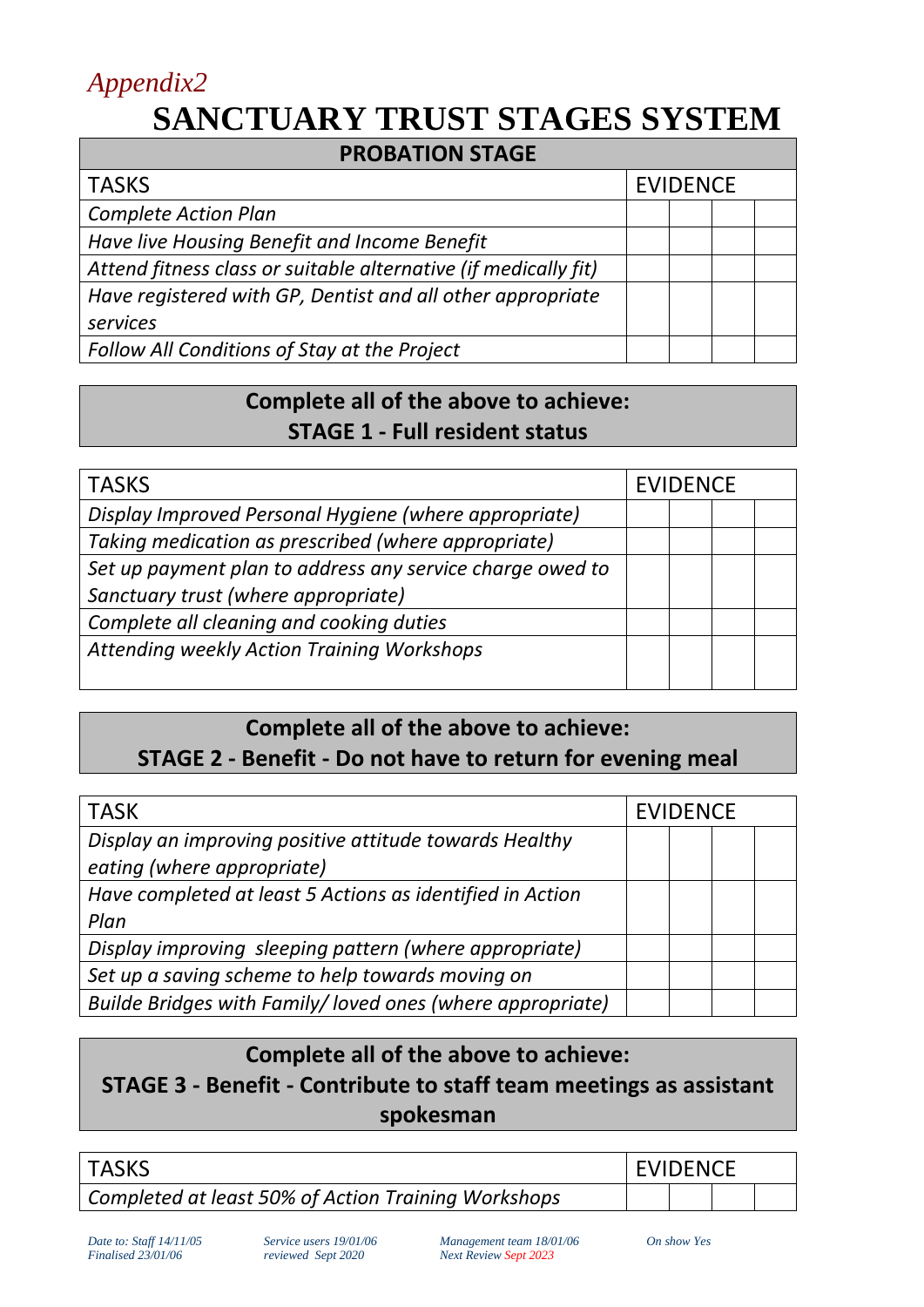| Actively exploring new ways to have fun in a healthy way |  |  |
|----------------------------------------------------------|--|--|
| Begin to address any arrears from previous accommodation |  |  |
| Display good personal Hygiene, sleeping pattern and      |  |  |
| exercising regularly                                     |  |  |
| Identified clear and achievable move on plan             |  |  |

### **Complete all of the above to achieve: STAGE 4 - Benefit - Sanctuary will pay for Food hygiene course**

| <b>TASK</b>                                              | <b>EVIDENCE</b> |  |  |  |
|----------------------------------------------------------|-----------------|--|--|--|
| Complete 100% of Action Training Workshops, train        |                 |  |  |  |
| externally                                               |                 |  |  |  |
| Cook regular evening meal for all the residence          |                 |  |  |  |
| Volunteer                                                |                 |  |  |  |
| Consistently identifying and achieving Actions through   |                 |  |  |  |
| <b>Action Planning meetings</b>                          |                 |  |  |  |
| Offer peer support to new or struggling residence and be |                 |  |  |  |
| the house spokesman in by weekly team meetings           |                 |  |  |  |

### **Complete all of the above to achieve: STAGE 5 - Up to 1 night out per week**

| <b>TASK</b>                                            | <b>EVIDENCE</b> |  |  |  |
|--------------------------------------------------------|-----------------|--|--|--|
| Sit on Sanctuary trust Management committee as Service |                 |  |  |  |
| user representative                                    |                 |  |  |  |
| Complete a back to work training Programme             |                 |  |  |  |
| Join Sanctuary trust Buddying Scheme                   |                 |  |  |  |
| Develop other support network set up in community      |                 |  |  |  |
| Be taking all appropriate actions to move on           |                 |  |  |  |

### **Complete all of the above to achieve: SANCTUARY LEGEND Up to 2 nights out per week**

### EVIDENCE NOTES